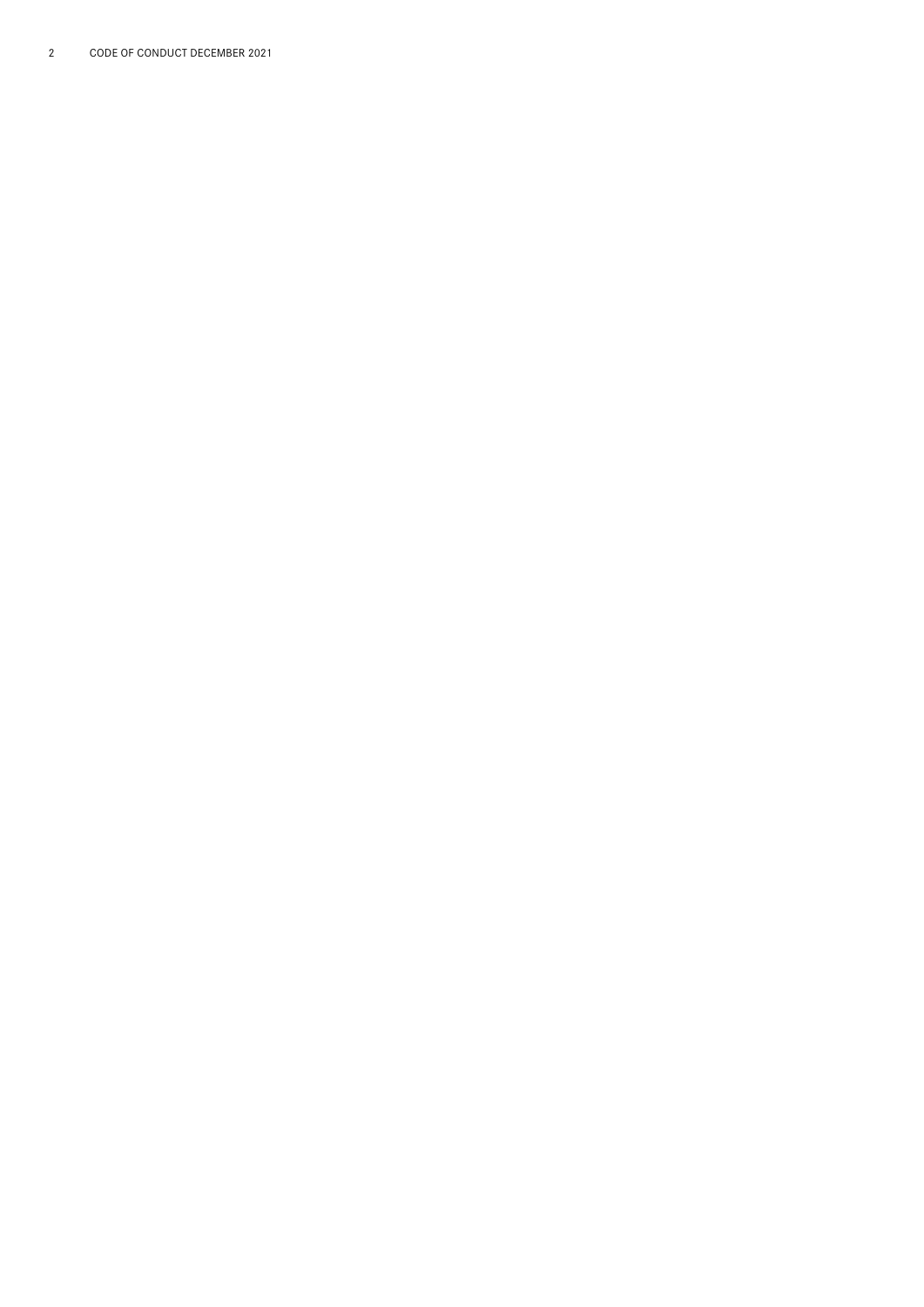# Foreword

Dear Colleagues,

we all make countless decisions every day. Sometimes we let ourselves be guided by reason, sometimes we act 'from the gut'. Our own values play a very important role and ultimately determine the success or failure of our actions.

This applies not only to our private environment but also, of course, to our everyday work life. In order to achieve our common goals at Daimler Truck, we rely on values such as trust and integrity and on common principles for how we approach our work: We listen carefully to our customers. We want to understand them. Only in this way can we respond to their needs and truly solve problems. And we know that, together, we can reach that goal faster. Teamwork is not lip service for us, we live it every day. We learn from each other and develop new technologies together – across our brands and divisions.

So how do we manage to live these values and principles in our everyday professional life in a binding and consistent manner? Our Code of Conduct provides guidance for our actions and helps us to make the right decisions. Regardless of our area of responsibility, location or hierarchy level, each and every one of us has a responsibility to act with integrity – towards our customers, our colleagues, society, towards all who keep the world moving – and also towards ourselves.

It's up to us. Let's set a good example together as a responsible company. Every day anew.



Board of Management f. l. t. r.: Jochen Goetz (Finance & Controlling), Jürgen Hartwig (Human Resources), John O'Leary (Region North America and brands Freightliner, Western Star and Thomas Built Buses), Martin Daum (Chairman of the Board of Management), Andreas Gorbach (Truck Technology), Stephan Unger (Financial Services), Karin Rådström (Regions Europe and Latin America and Mercedes-Benz Truck brand), Karl Deppen (Truck China and regions Japan and India with brands FUSO and BharatBenz)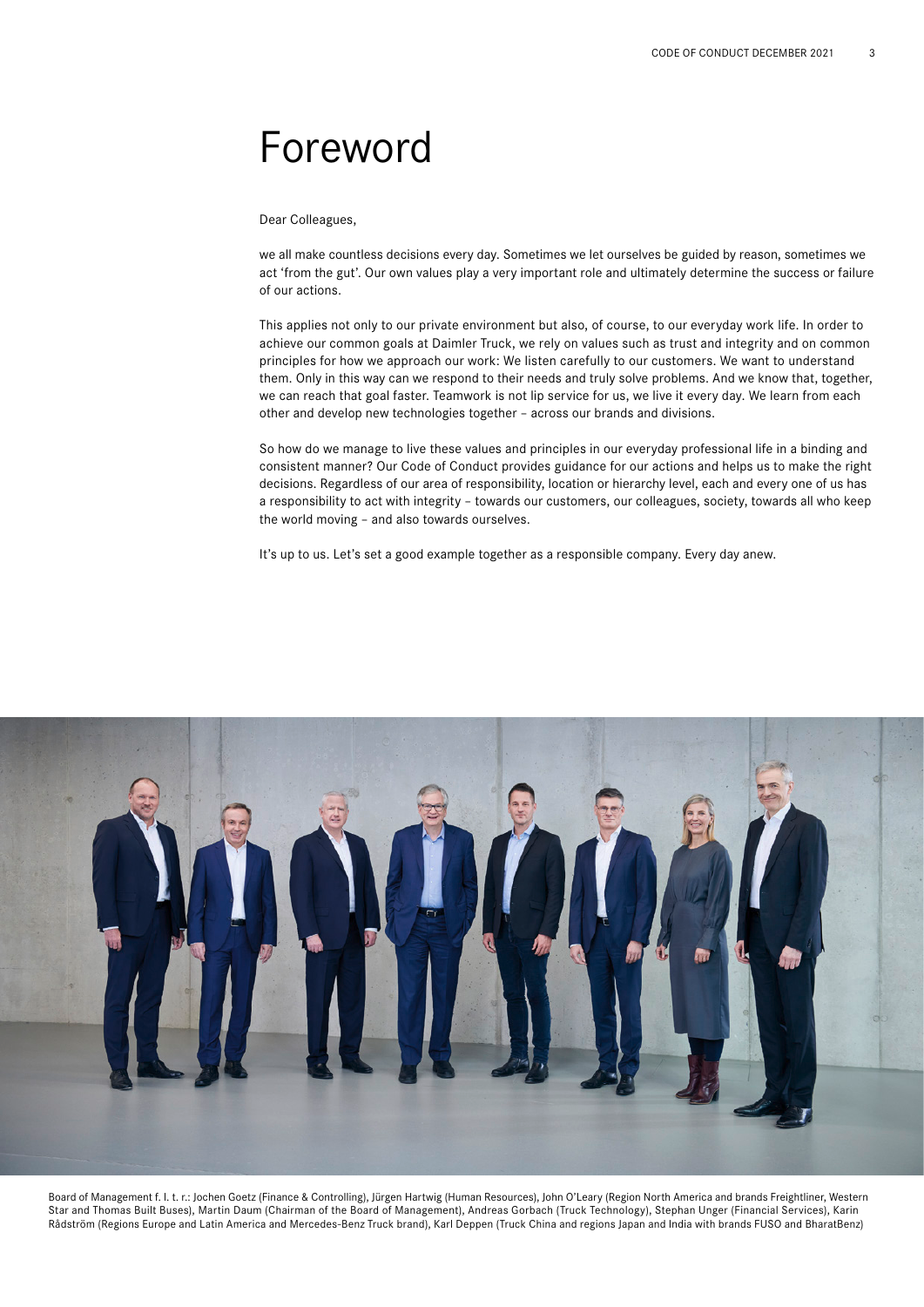# **CONTENTS**

| 1            | Introduction                                                                      | 5  |
|--------------|-----------------------------------------------------------------------------------|----|
| $\mathbf{2}$ | What We Stand For: Our Understanding of Integrity and<br>our Corporate Principles | 5  |
| 2.1          | We are profitable and are committed to people and the environment                 | 5  |
| 2.2          | We act responsibly and respect the rules                                          | 5  |
| 2.3          | We address issues openly and stand for transparency                               | 6  |
| 2.4          | Fairness and respect are the foundation of our collaboration                      | 6  |
| 2.5          | We practice diversity                                                             | 6  |
| 3            | How We Work: Our Behavior Guidelines                                              | 6  |
| 3.1          | Principles for Working Together                                                   | 6  |
| 3.2          | <b>Compliance with Laws</b>                                                       | 8  |
| 3.3          | Dealing with Business Partners                                                    | 11 |
| 3.4          | Sustainability and Social Responsibility                                          | 12 |
| 3.5          | Digitalization                                                                    | 14 |
| 4            | <b>Complying with the Code of Conduct</b>                                         | 15 |
| 4.1          | Scope of application                                                              | 15 |
| 4.2          | What we expect of our managers                                                    | 15 |
| 4.3          | Managing errors                                                                   | 15 |
| 4.4          | Treatment of violations                                                           | 16 |
| 4.5          | Support and assistance                                                            | 16 |
| 5            | Glossary                                                                          | 18 |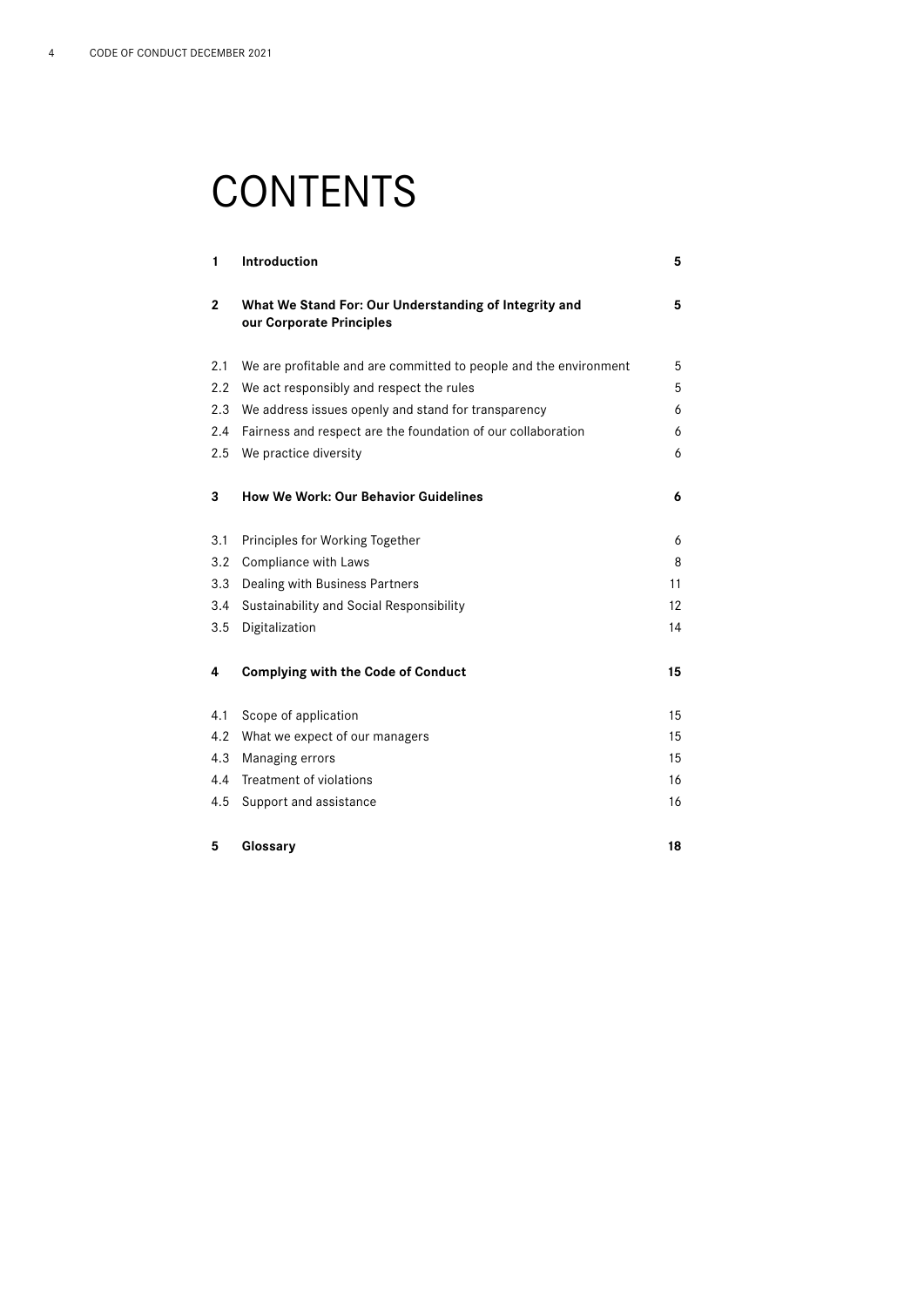#### **1 Introduction**

At Daimler Truck we want lasting success and to create value for everyone that moves the world. We want to develop advanced technologies for our customers, build amazing vehicles and offer intelligent services. However, we cannot do so unless we act ethically and with legal responsibility – especially when dealing with our employees as well as our customers and business partners. We also want to fulfill our social responsibility. This is why we aim to do the right thing by living our values.

As a former division of Daimler AG and thus a founding member of the United Nations Global Compact, we are committed to respecting human rights, respecting the rights of employees and their representatives, protecting the environment, enabling fair competition and fighting against corruption.

However, the only way for us as a company to set an example on a global scale is if we work responsibly at the local level – on every shop floor and in every office. We do not tolerate any unlawful or inappropriate conduct, which conflicts with this Code of Conduct. Accordingly, the provisions of this Code are **binding** for all employees of Daimler Truck Holding AG and Daimler Truck AG as well as at controlled Group companies of the Daimler Truck Group.

The foundation of our work in the Daimler Truck Group is built on our four corporate values: **respect**, passion, discipline and integrity. We show respect for our coworkers, customers and business partners. Our **passion** enables us to do our best every day; it is the basis of our success. For us, **discipline** means taking on challenges and achieving our goals while taking various interests into account. Our **integrity** makes us successful over the long term and contributes to a functioning society. These values lay the foundation for the corporate values at all our Group companies.

#### **2 What We Stand For: Our Understanding of Integrity and Our Corporate Principles**

**Integrity** plays a central role in the Daimler Truck Group and shapes how we perceive ourselves. This Code of Conduct cannot anticipate every situation in which we have to make a decision. We also take responsibility in situations for which there are no clear rules or in which they can be interpreted in different ways.

Integrity means doing the right thing by **living our values**. This means that: We follow internal and external rules, we act in accordance with our corporate values and, in doing so, also listen to our inner compass. In this context, we orient ourselves using our **five corporate principles**, which should be shared and practiced by all of us.

#### **2.1 We are profitable and are committed to people and the environment**

We produce fascinating vehicles and offer innovative mobility services in order to be successful and profitable. After all, we can only offer future prospects if we are economically successful. The most important asset of our company is the people who work for the Daimler Truck Group and the passion with which they do so. Accordingly, we invest in the personal development of our employees. Sustainable treatment of the environment is important to us, which is why we protect it and use our resources responsibly. Our aim is to create lasting value for customers, employees and investors, as well as for business partners and society in general.

# **2.2 We act responsibly and respect the rules**

In the Daimler Truck Group, we take responsibility for our actions and decisions and we also follow the rules. This means that we comply with laws as well as internal and external rules, agreements with employee representatives, voluntary commitments and this Code of Conduct. We make decisions conscientiously. Everyone is urged to reflect this in their own behavior.

The Daimler Truck Group is committed to doing the right thing.

Daimler is a founding member of the UN Global Compact and is committed to its global responsibility.

We expect all of our employees to act with integrity.

Our corporate values of respect, passion, discipline and integrity are the foundation of our work.

Integrity plays a central role in the Daimler Truck Group.

When working, we aim to strike a balance between profitability, people and the environment.

We follow laws and rules and take responsibility.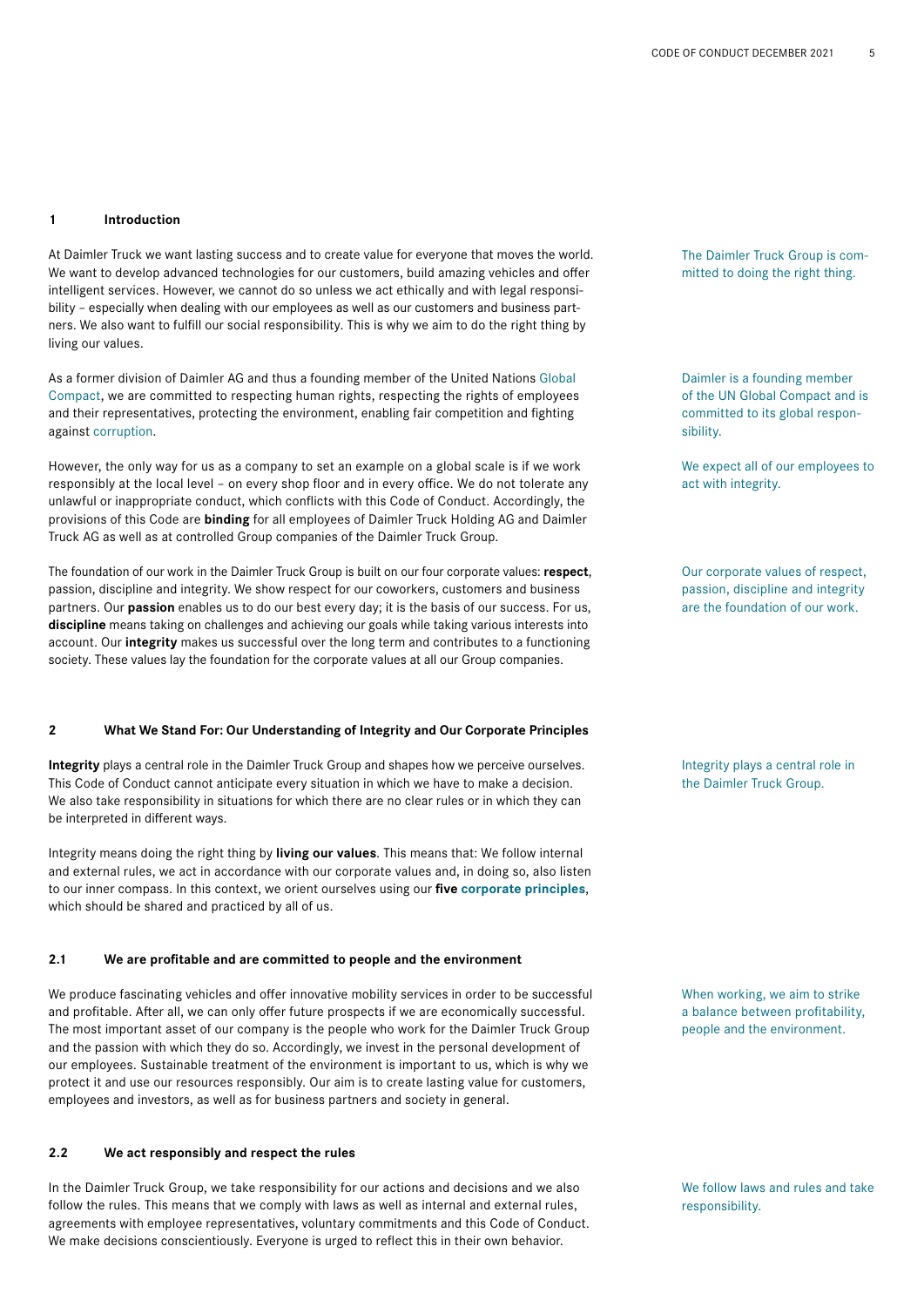# **2.3 We address issues openly and stand for transparency**

The foundations for our actions and behavior – internally and externally – are honesty, openness and transparency. This enables us to establish trust. We learn from the past and rise to new challenges. We encourage every one of us to stand up and contribute their opinion when something is not right or does not feel right (speak-up culture). To that end, we create an atmosphere in which we can tell it like it is without the fear of negative consequences. Different opinions are respected, and people are encouraged to question the decisions of others.

#### **2.4 Fairness and respect are the foundation of our collaboration**

In the Daimler Truck Group, we treat one another with fairness and respect. Team spirit, mutual trust and a respectful attitude are important to us. This applies for our employees and also for our customers, all business partners and everyone else.

# **2.5 We practice diversity**

In the Daimler Truck Group, diversity is not simply a matter of complying with legal requirements. In the Daimler Truck Group, our strength lies in the differences among our employees, which are a key factor in our success. Their varied skills, perspectives and experiences form the basis of innovation and help us to understand the needs of our customers worldwide. Our corporate culture is characterized by respect, tolerance and team spirit.

# **3 How We Work: Our Behavior Guidelines**

**3.1 Principles for working together**

#### **3.1.1 Diversity and equal opportunity**

In the Daimler Truck Group, we appreciate the differences among our employees. This is why diversity and inclusion are part of our corporate strategy, which addresses the conscientious **leveraging** of **diversity and individuality**. Since we are a global company, this is crucial to our success.

In accordance with our corporate principles, we treat each other openly and with an attitude of mutual respect, tolerance and fairness. Equal opportunity for all is our goal. Discrimination of any kind is not tolerated. We do not discriminate against the following:

- sex, race, origin and nationality
- religion or ideology
- political, social or union affiliation
- gender identity or sexual orientation
- physical and/or mental disability
- age.

In the Daimler Truck Group, we respect the individual rights of our employees. We establish a culture of **tolerance** in which we can express ourselves as individuals in order to live up to our full potential at work. Any form of discrimination, harassment or bullying goes against who we are and has no place in the Daimler Truck Group. It is our shared duty to create a fair, tolerant, respectful and friendly working environment.

### **3.1.2 Representing Daimler Truck**

It is everyone's business to handle corporate information responsibly. Therefore, the Daimler Truck Group follows a policy intended to ensure coordinated and uniform representation of the company (One Voice Policy).

Honesty, openness and transparency are the foundations of our behavior.

Our collaboration is based on trust, fairness and respect.

The diversity of our workforce is one of our strengths.

The conscientious leveraging of diversity and individuality is part of our corporate strategy.

Discrimination is not tolerated – our goal is to achieve equal opportunity.

We establish a culture of tolerance – bullying has no place in our company.

We coordinate external publications with the communications unit.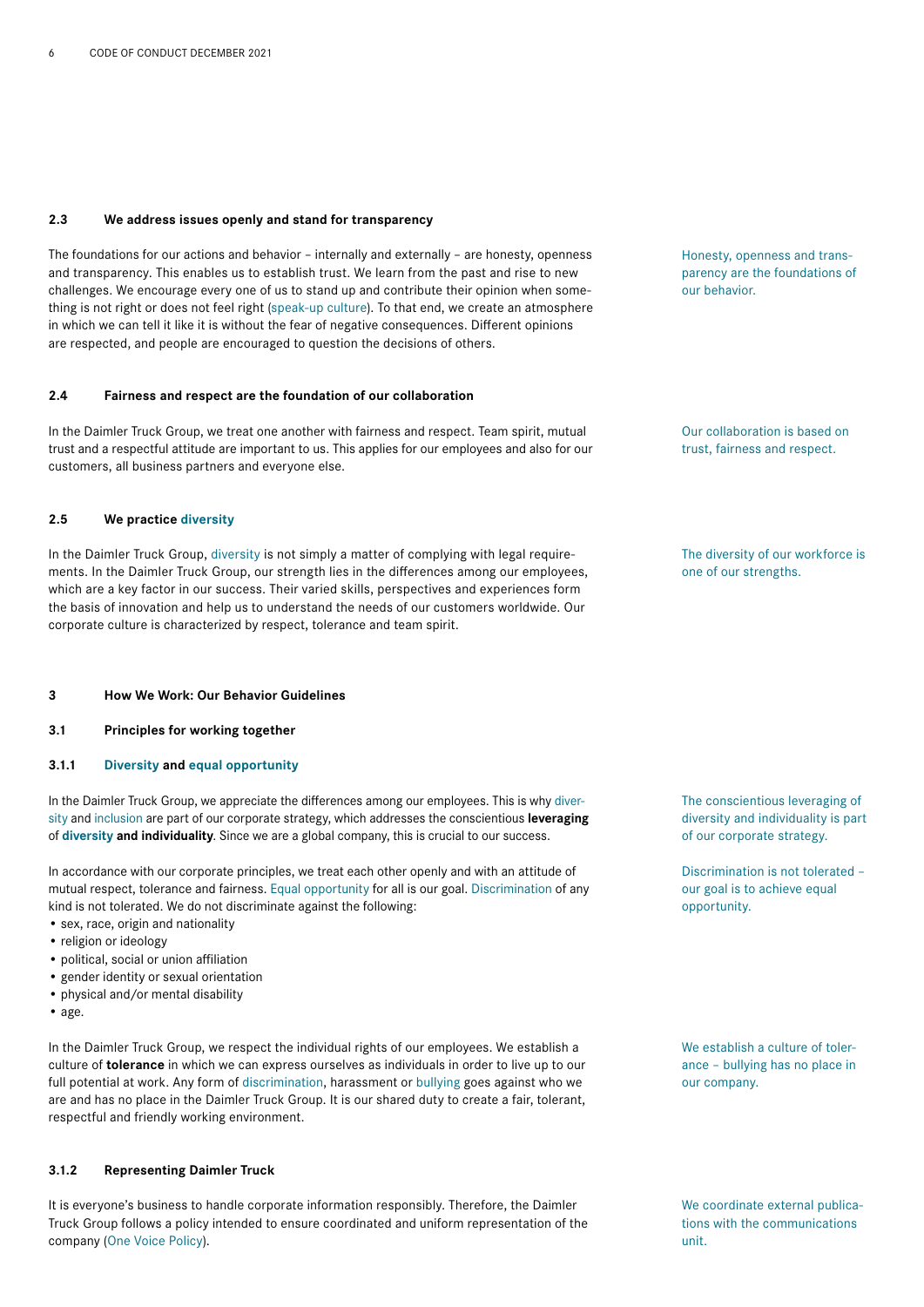Consequently, **external publications and statements** in all forms of media (online, print, TV, radio and social media) as well as during speeches, lectures, interviews and panel discussions are to be coordinated with Corporate Communications.

Daimler Truck employees have the right to freedom of expression. When stating our opinions in public, at events, in public online forums or on social media networks where we can be recognized as Daimler Truck employees, we ensure that we identify our **personal views** as such.

#### **3.1.3 Health and safety**

One of the Daimler Truck Group's top priorities is the health, safety and well-being of its employees. We create a working environment in which everyone can perform to the best of their ability while maintaining their physical and mental **health**.

High technical and operational **safety standards** are the basis for our work. Their purpose is to prevent work-related accidents and illnesses. We trust our employees to do their part to achieve this goal.

In the Daimler Truck Group, we comply with industrial safety regulations and use the required **safety equipment**. We take individual responsibility for ensuring safe working conditions and report any potential health and safety risks. We do not work under the influence of alcohol and drugs if, by doing so, we endanger our own safety or the safety and well-being of others.

The Daimler Truck Group offers country-specific programs designed to promote health and aimed at **prevention**, and counts on the active participation of its employees. The programs cover areas such as the following:

- occupational safety and medicine
- health promotion in the workplace
- ergonomics
- reintegration
- counseling service.

#### **3.1.4 Work-life balance**

Our **workplace culture** is based on trust and respect. The Daimler Truck Group creates general conditions that support our employees in their **personal life situations**, as well as help them to give their best and remain productive. In doing so, we enable all our employees to contribute as much as possible to our success. To assist, we offer on the basis of company regulations a variety of country-specific options and programs for maintaining a work-life balance.

# **3.1.5 Conflicts of interest**

The Daimler Truck Group respects the individual interests and personal lives of its employees. Every employee has to make sure that personal and private financial interests do not influence business decisions.

Therefore, we avoid situations in which personal or private financial interests conflict with the **interests of our company** or business partners. If such conflicts of interest arise, we disclose them and seek a solution with the respective manager which does not harm the interests of the Daimler Truck Group.

Conflicts of interest can arise, for instance, if employees encounter any of the following situations:

- accept, offer or grant gifts or invitations
- are members of the governing bodies of other companies
- pursue sideline activities
- invest in competitors.

When appearing in public, we ensure that our personal views are designated as such.

Safe working conditions are one of our top priorities.

We want to prevent work-related accidents and illnesses.

We all bear responsibility for occupational health and safety at work.

The Daimler Truck Group offers its employees prevention programs for their health.

The Daimler Truck Group creates conditions that support a worklife balance.

We carefully weigh personal interests against the interests of the company.

If conflicts of interest arise, we disclose them.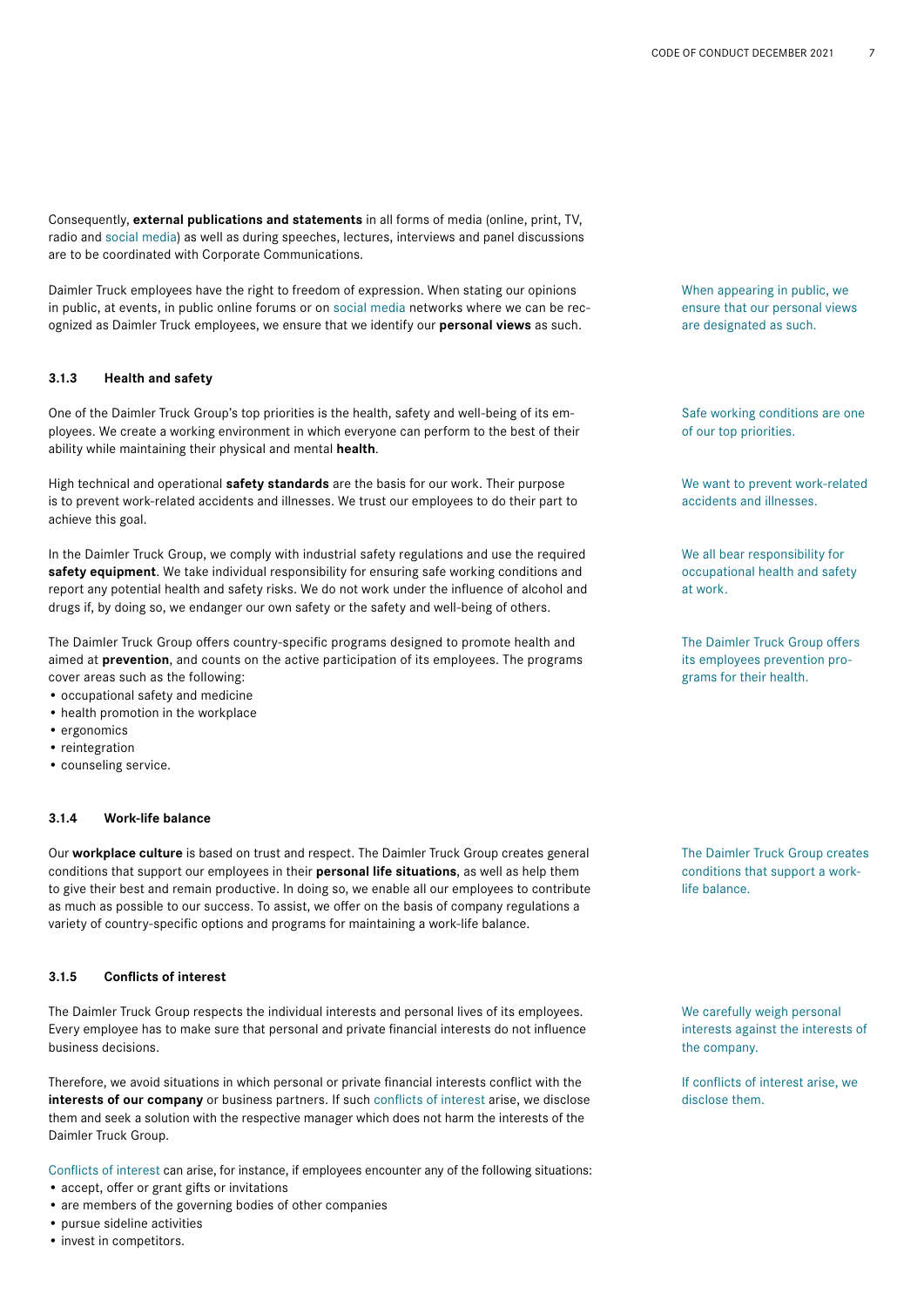### **3.1.6 Working with employee representatives**

We are committed to our **social responsibility**. We work with all employees, employee representatives and unions in a spirit of respect and trust. We are dedicated to achieving a fair balance between the economic interests of the company and the interests of the employees. Even in cases of conflict, the shared goal will be to lay and preserve a firm foundation for **constructive collaboration**.

#### **3.1.7 Use of resources**

We use resources carefully and sustainably. We do so because of our social and environmental responsibility, out of respect for and as an obligation to our shareholders and because it is in our **own interest** to work in a company that operates sustainably.

As a rule, we use the company's materials, intellectual property, assets and other resources only for official purposes. Exceptions apply when company regulations allow the **personal use** of company resources. Wastefulness in the use of resources diminishes the company's assets and may also cause reputational damage. We therefore make sure that we ourselves and those around us use resources responsibly and economically.

We also treat information responsibly because it is one of our most important assets. Information security and data backups are therefore extremely important to the Daimler Truck Group. Regardless of whether we are meeting with business partners or attending private events, we make sure that we do not disclose information about the Daimler Truck Group that gives outsiders unauthorized insight into our business processes. We take responsibility for the information we handle by applying general conditions for **information security**.

**Trade secrets** – for example, inventions, new products or vehicle designs – secure our advantage over our competitors. We therefore protect this information to a particularly high standard. We comply with laws and internal regulations for protecting business secrets and respect the business secrets of our competitors, business partners and customers.

#### **3.2 Compliance with laws**

#### **3.2.1 Product safety and compliance with technical regulations**

The quality of our products has a high priority for us in the Daimler Truck Group. Throughout our company's history, we have repeatedly set new standards of vehicle safety. Even today, we are doing our utmost at every level within our company **to make the mobility of the future as safe as possible**.

Through the technological advancement of our products, we are pursuing the goal of **reducing emissions** in order to continuously improve air quality. Moreover, we are making efforts to continually lower the output of greenhouse gases in order to continue our contribution to protecting the climate.

Throughout the **product life cycle**, we ensure the legal and regulatory conformity of our processes and products. When doing so, we take into account the fundamental spirit of the relevant laws and regulations. In cases of unclear legal framework conditions, our employees find guidance in our corporate principles as well as established and communicated structures and procedures.

As employees, we play a central role. **From initial conception to end of life and disposa**l of our products, we as experts contribute to meeting legal and internal requirements as well as the expectations of our customers and society, helping to strengthen their confidence in our products.

We engage in constructive collaboration with employee representatives.

We use resources carefully and sustainably.

We use company resources only for official purposes.

We protect information because it is valuable.

Special protection is given to business secrets.

We are designing the mobility of the future to be as safe as possible.

We use technological advancements to reduce emissions and greenhouse gases.

We ensure the regulatory conformity of our products.

As experts, we strengthen the confidence in our products.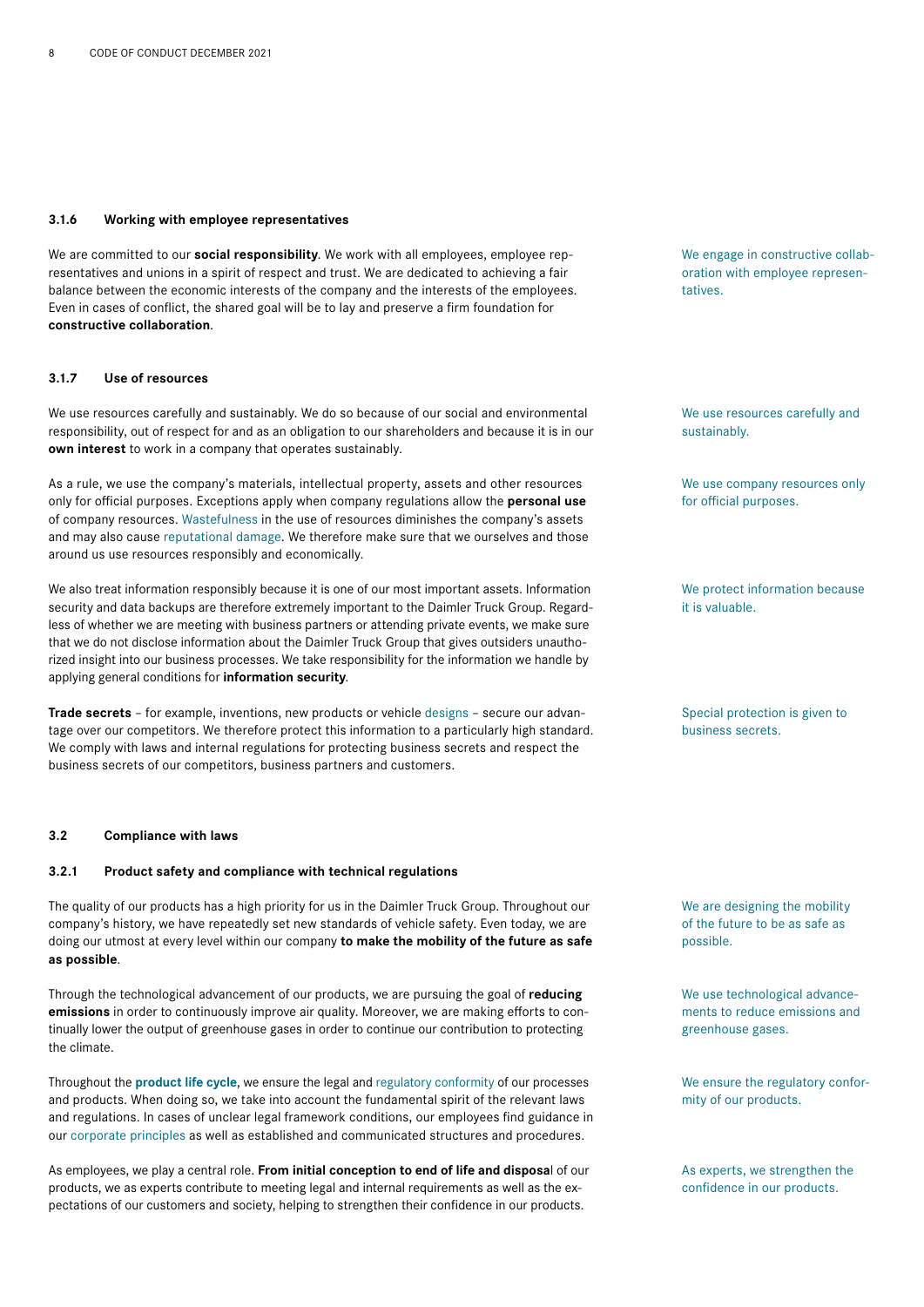We know the regulations that affect our areas of responsibility and ensure that our level of knowledge is always up to date. In every phase of our products' life cycle, we think about the possible impact of our actions. We openly address **potential risks** in our areas of responsibility (speak-up culture).

#### **3.2.2 Tax and customs regulations**

In the Daimler Truck Group, we comply with the provisions of **tax and customs laws**, which include regulations on corporate tax, income tax and value-added tax, as well as the customs duties and excise tax to be paid on imports of goods.

Correct and timely declaration of taxes and duties is a basic principle for the Daimler Truck Group. We reject aggressive and/or illegal **tax avoidance models**.

# **3.2.3 Antitrust law**

Well-functioning and free **competition** is one of the fundamental pillars of our social and economic system. It creates growth and employment and ensures that, as consumers, we can all buy modern products at affordable prices.

The Daimler Truck Group, too, benefits from functioning competition because the laws also protect us from **unlawful agreements** and excessive prices. We are committed to ensuring fair competition in our markets and to following applicable antitrust and competition laws.

Antitrust risks occur in a wide variety of situations, for example:

- when exchanging information and benchmarking with competitors
- as part of investments in shareholdings and during cooperation
- in connection with customer service and sales
- regarding the permissibility of sales incentives
- when engaging in trade association activities.

Each of us plays an important role in complying with laws and internal regulations. Compliance with regulations requires that every employee knows and follows the rules that are relevant to their own business unit.

# **3.2.4 Foreign trade legislation**

Strict compliance with regulations of foreign trade legislation is a basic principle for global companies like the Daimler Truck Group. Foreign trade provisions must always be observed when exporting both tangible and intangible goods as well as services. Fundamental restrictions are placed on **military goods** and civil products that can also be used for military purposes.

Furthermore, certain goods and countries fall under special restrictions, such as **arms or luxury goods embargoes**. Every employee ensures strict compliance with regulations under foreign trade laws applicable to their area of responsibility.

We consider the possible impact of our actions in everything we do.

We comply with applicable tax and customs regulations.

We reject aggressive tax avoidance schemes.

Well-functioning competition is a fundamental pillar of our economy.

We are committed to protecting fair competition.

Every employee knows the rules that apply to their unit.

We comply with all regulations under foreign trade laws.

We act with strict compliance regarding embargoes.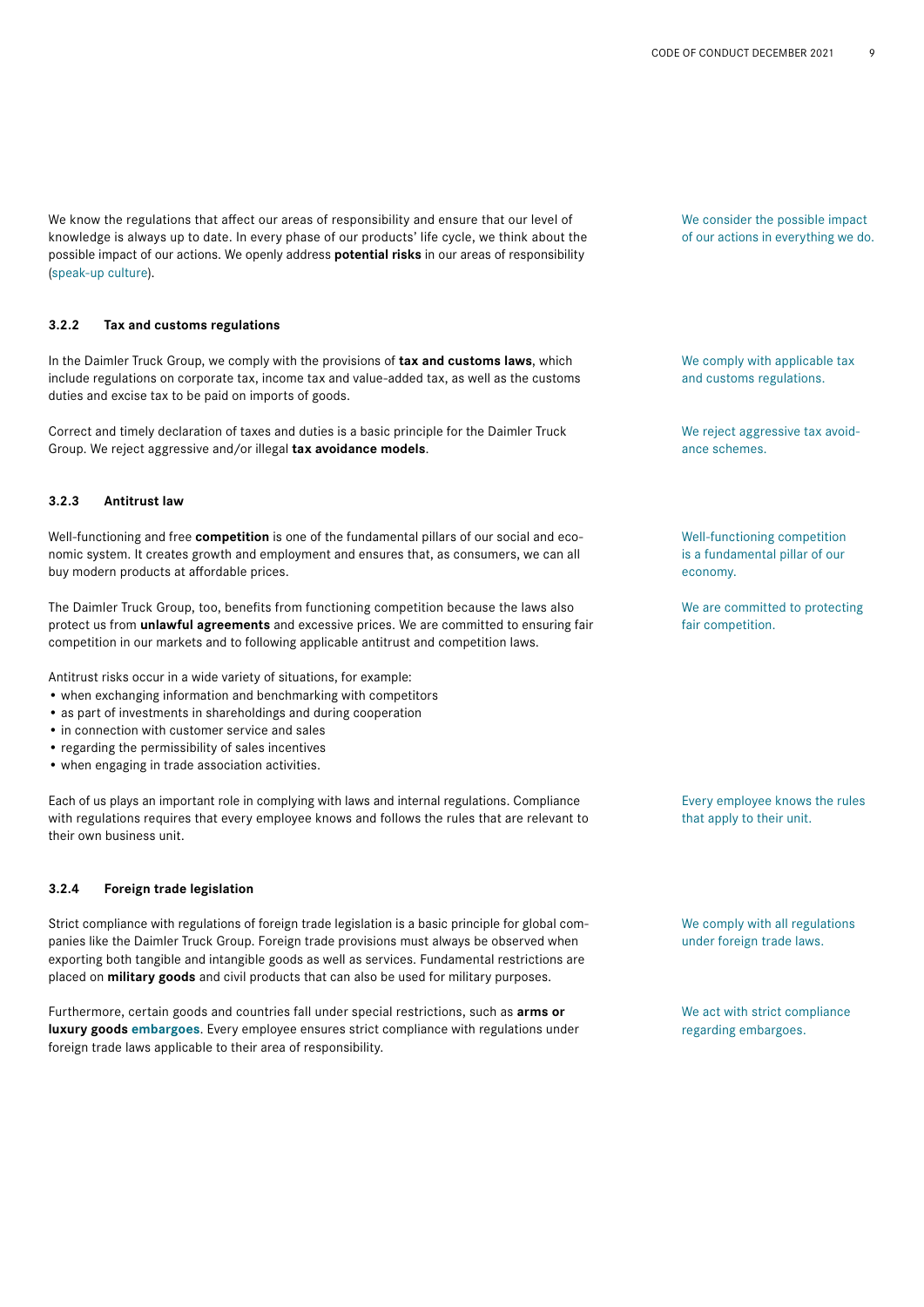# **3.2.5 Economic sanctions and money laundering prevention**

As a global corporation, we comply with national and international **economic sanctions** and support the community of states to **fight against money laundering and terrorism financing**. The Daimler Truck Group complies with all requirements in these areas.

Employees of the involved units are required to always keep up to date on current **sanctions lists**. The employees responsible for the business processes are obligated to design these in such a manner that they prevent all forms of financial crime.

#### **3.2.6 Intellectual property protection**

The Daimler Truck Group owns numerous patents and other property rights, such as trademarks and designs. They are among the company's most important assets and enable us to stay competitive and react to the market. We therefore ensure that they cannot be misused by third parties. It is equally important to ensure that we avoid the unauthorized use of third-party intellectual property by Daimler Truck.

# **3.2.7 Insider trading legislation and ad hoc announcements**

Misuse of inside information is prohibited. Our company is committed to fair **securities trading**. We take all necessary and appropriate actions to prevent insider trading at our company.

As a stock-listed company, the Daimler Truck Group is under a legal obligation to publish Daimler Truck-related inside information without delay in the form of an ad hoc announcement. As long as the announcement has not been published, the respective information may not be shared without authorization or used for securities transactions.

Examples of possible **inside information** include surprising:

- financial results
- changes in earnings projections or order situation
- changes in dividend
- planned mergers, partnerships or takeovers
- significant technical innovations
- important changes in management organization
- changes in important business relations.

All employees help ensure that inside information is published **without delay** and in a legally prescribed manner. Until such time, the information may only be made available to individuals who require the information to perform their duties. Those persons who possess inside information are prohibited from trading, either personally or via third parties, in securities that could be affected by the confidential information.

# **3.2.8 Corruption prevention**

In the Daimler Truck Group, we have a clear understanding of **what kind of business we will or will not do**. We do not give or take bribes. We impress our business partners and customers with our products and services and not through undue influence. We also do not allow others to exert undue influence on us. Instead, we make decisions for objective and verifiable reasons.

The Daimler Truck Group **does not tolerate corrupt behavior** by its employees, business partners or customers. Decisions involving corruption distort competition, harm the company's assets and reputation, and go against the common good. To prevent possible harm to the Daimler Truck Group, we avoid even the mere appearance of undue influence.

We observe sanctions and support the fight against money laundering and terrorism financing.

We design our business processes so that they prevent financial crime.

Our patents are some of our most important resources and must be protected.

We are committed to fair securities trading and guard against insider trading.

Information that could have a significant effect on our share price is promptly disclosed by us in the form of an ad hoc announcement.

We do not use confidential information to gain an advantage in stock trading.

We do not give or take bribes.

We do not leave any room for corruption because it is detrimental to competition and the common good.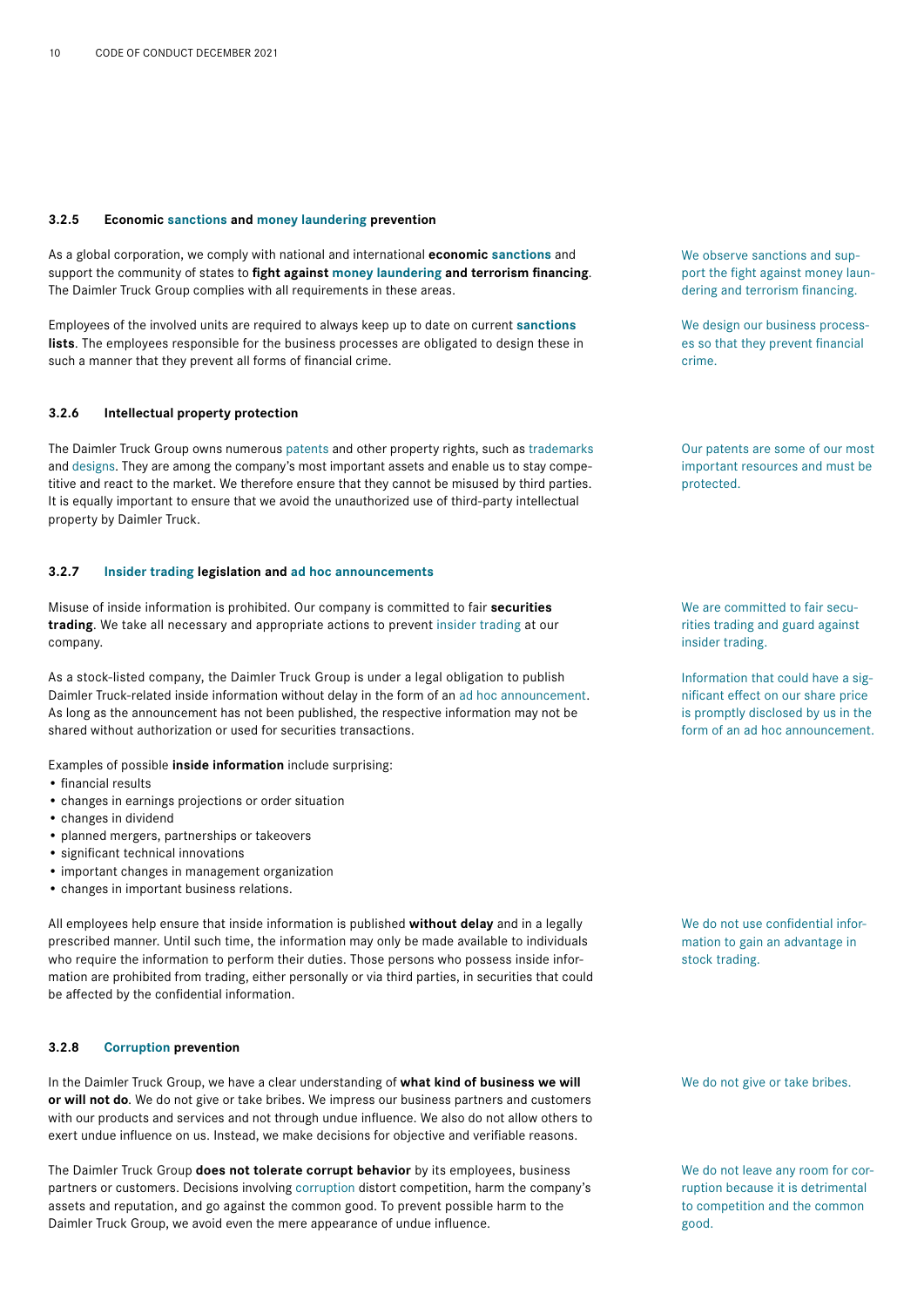We also act in accordance with our corporate principles when in contact with government agency employees, public officials, politicians and employees of government-owned enterprises. **We avoid even the mere appearance** of undue influence – for example, through monetary payments, non-cash rewards and other benefits. We follow this rule even when such gifts are expected or supposedly customary for official business.

Through regular training and audits, we ensure that corrupt behavior is prevented, detected and punished.

#### **3.3 Dealing with business partners**

### **3.3.1 Gifts and invitations**

When dealing with business partners and customers, gifts and invitations (collectively referred to as "rewards") are common practice and permitted **within appropriate limits**. To prevent the Daimler Truck Group from suffering reputational damage or financial loss, we base our decisions on objective and verifiable reasons and are not influenced by inappropriate rewards.

As employees, we may not **encourage, ask for or demand** gifts, invitations, personal services or favors for ourselves or others from business partners. We reject rewards when they can give rise to even the mere appearance of undue influence. When granting or receiving discounts and rebates, we take care to ensure they are appropriate.

Advertising items and occasional gifts given voluntarily can be accepted if of reasonable value and scope. We accept **invitations** from business partners to dinners or events only if they are freely given, serve a business purpose, do not occur with excessive frequency and if the invitation is appropriate for the occasion.

As an **amount** that can be seen as appropriate, we have set a reference value of **50 euros** for gifts from third parties and a value of **100 euros** for invitations from third parties. In case of doubt whether a gift or an invitation is appropriate, we consult with our manager.

If we receive rewards that exceed our reference values, we disclose them and document that we have received them. **Reporting obligations** pursuant to legal requirements, such as tax law, still apply.

Also when giving **gifts and invitations to our business partners and customers**, we follow the principle that even the mere appearance of undue influence must be avoided. Rewards are permitted only when they have an appropriate value and are given in the context of ordinary business activities. We are cautious and especially critical when determining whether it is appropriate to give gifts and invitations to government agency employees, public officials, politicians and employees of government-owned enterprises.

# **3.3.2 Choosing business partners**

The Daimler Truck Group expects its employees to comply with our Code of Conduct and laws. The Daimler Truck Group also expects its **business partners**, such as **suppliers and sales intermediaries**, to do the same.

Depending on the specific risk, we conduct an integrity check on our business partners before entering into any contracts. The employees responsible for choosing the business partners are obligated to screen them to the extent allowed by law using a **transparent selection process**. This process ensures that potential business partners fulfill the requirements and standards of this Code of Conduct.

When dealing with government authorities, we avoid the mere appearance of an undue influence.

Gifts and invitations are permitted within appropriate limits.

We reject inappropriate rewards from business partners.

Invitations must serve a business purpose and be appropriate for the occasion.

When receiving rewards from third parties, we orient ourselves to defined reference values.

We document the acceptance of rewards above the reference values.

Rewards given to business partners and customers must be appropriate.

The Daimler Truck Group also expects ethical conduct from its business partners.

We subject potential business partners to a risk-based integrity check.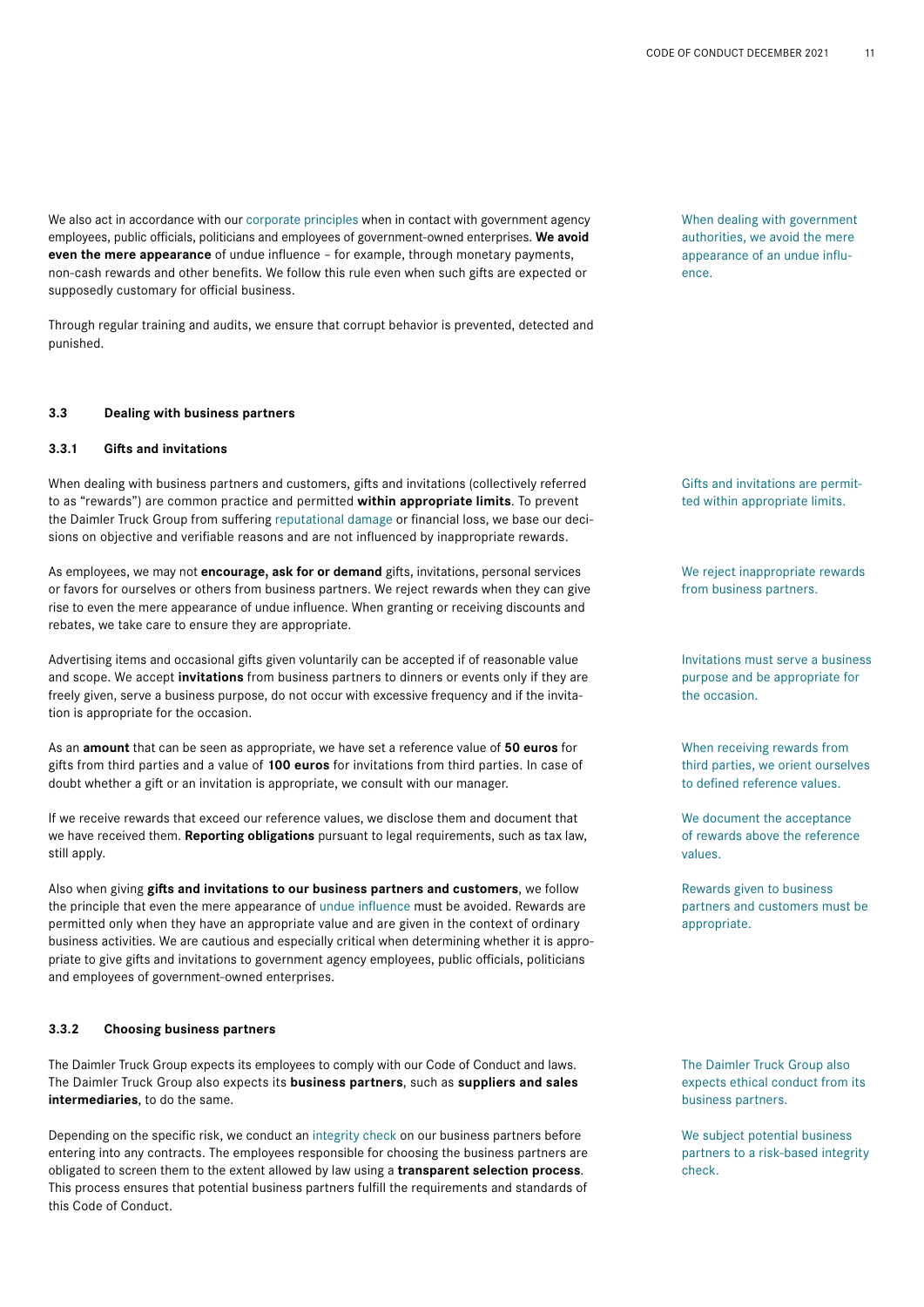Even after entering into contracts, we expect our business partners to comply with these requirements. They undertake to base their actions on these values and continuously reflect upon them.

Our business partners are urged to communicate the Code of Conduct and the resulting obligations to their employees. Furthermore, our business partners are obligated to share these principles with their **suppliers** as well and to ensure compliance.

In the event of potential **violations** of the requirements of this Code of Conduct by business partners, the responsible employees must work together with the business partner to resolve the situation.

#### **3.3.3 Sideline activities and governing body memberships**

Paid sideline activities (in particular, outside employment) by our employees must be disclosed to the responsible manager before employment starts. The manager will examine whether there could be a conflict of interest. In the event of a conflict of interest, the sideline activity can be prohibited to protect the company's legitimate interests.

The **assumption of an office** on the management board, supervisory board, advisory board or other governing body of any other company could lead to conflicts of interest. For that reason, employees are permitted to assume such duties only after they have been approved.

# **3.3.4 Shareholdings**

As employees, we can acquire and hold shares and interests in business partners or competitors only if it is a **small-scale investment** and the possibility of a conflict of interest or the appearance of a conflict of interest has been ruled out. This rule may not be circumvented by having a third party hold the shares on behalf of the employee.

Before **joining our company**, potential employees who already hold larger than small-scale investments in business partners or competitors are required to disclose them to the responsible manager. This also applies to shares acquired by an employee through an inheritance.

# **3.4 Sustainability and social responsibility**

#### **3.4.1 Respect for human rights**

The Daimler Truck Group respects the internationally recognized human rights and bases its actions on the United Nations Guiding Principles on Business and Human Rights. We place special importance on the rights stated in the International Bill of Human Rights and the core labor standards of the **International Labour Organization (ILO)**.

The Daimler Truck Group rejects all forms of discrimination in hiring and employment, slavery, child labor, threats against people who defend human rights and other human rights violations. The protection of the fundamental labor rights is important to the Daimler Truck Group.

We work towards ensuring that our business partners, especially **suppliers and their subcontractors**, also observe these principles. We take appropriate action and responsibility for due diligence concerning human rights in accordance with the United Nations Guiding Principles. Our commitment is also reflected in our statement on social responsibility and human rights.

Our business partners are required to comply with our Code of Conduct.

Our business partners are also urged to require their suppliers to comply with our Code of Conduct.

We engage in sideline activities only if they do not result in a conflict of interest.

The assumption of offices for other companies requires approval.

Owning shares in business partners or competitors must not result in a conflict of interest.

Shares held in business partners or competitors must be disclosed.

We respect human rights and the core labor standards of the ILO.

We place special emphasis on the protection of fundamental labor rights.

We also pay close attention that our business partners respect human rights.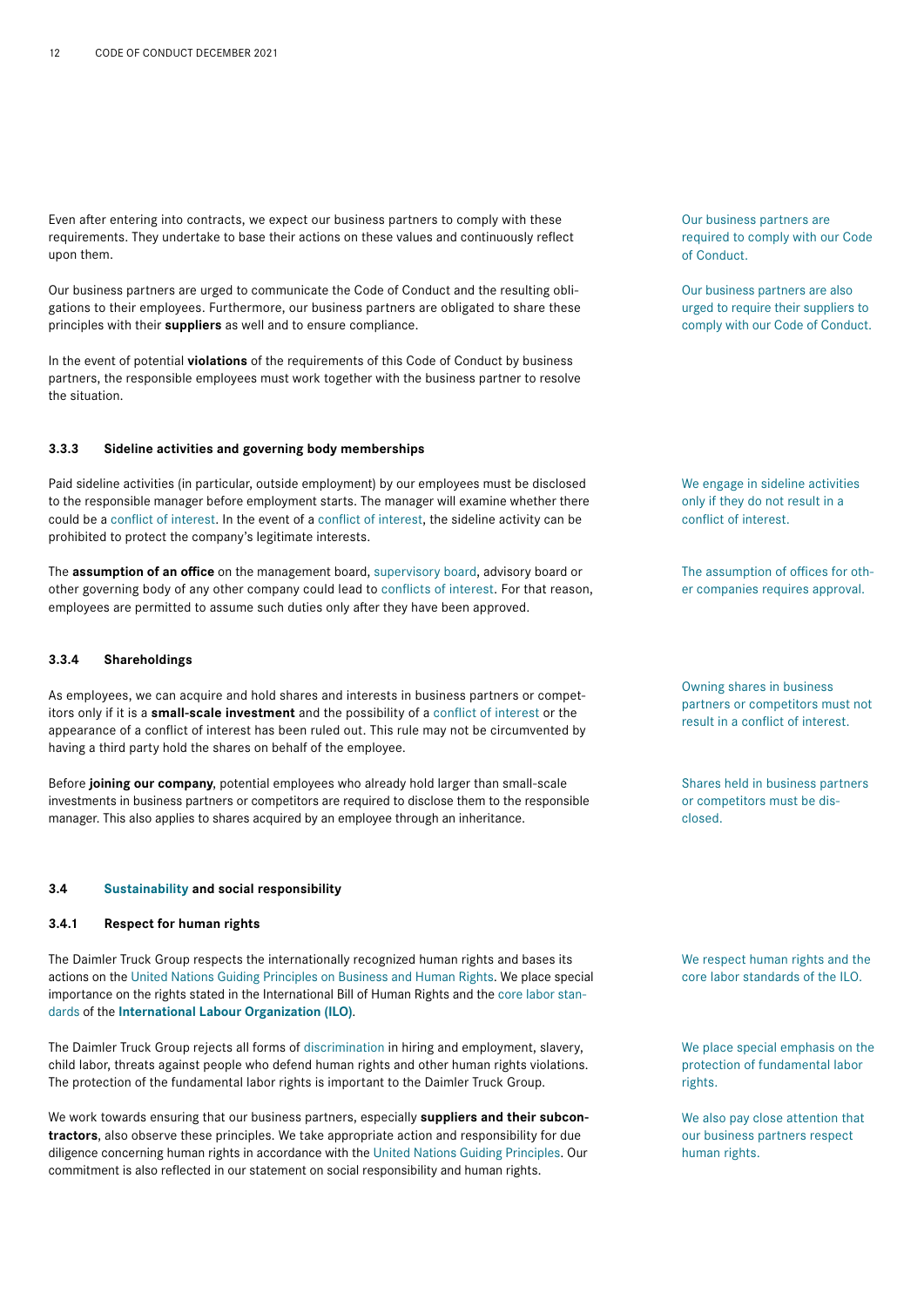# **3.4.2 Environmental protection**

We do our best not only in the manufacturing of our products but also in our efforts to protect the environment. Around the world, it is our ambition to achieve an **exemplary ecological and energy balance**, rising to the increasing demands of consumers as well as current and future ecological challenges.

Our ambition is to develop products that are **particularly environmentally friendly and energy efficient** in their respective market segments. Our approach to environmentally friendly and energy efficient design covers the entire product spectrum of the Daimler Truck Group, taking into account the product life cycle from design to production to disposal or recycling.

We design every stage of production to be as eco-friendly and energy efficient as possible in order to minimize our environmental impact and energy consumption.

# **3.4.3 Representation of political interests**

As a company that does business worldwide, we are part of the global political and social environment. We therefore take part in political and public processes of forming opinions as a trustworthy and dependable business partner. We engage in reliable and fact-based communication with governments, trade associations and organizations as well as social interest groups and incorporate their suggestions into our actions. When doing so, we take into account society's interest in **transparency and openness**.

# **3.4.4 Donations and sponsorship**

For us, business success and social responsibility go hand in hand. We contribute to the advancement of society and create recognizable benefits. Our approach is based on the motto of "With our employees – for our communities – around the world."

In our communities, the Daimler Truck Group supports a wide variety of initiatives aimed at furthering the advancement of society and promoting equal opportunity at the local level. **We strengthen communities**, promote social issues, education, science, art and culture, sports, traffic safety and also nature conservation. We support and encourage our employees' participation in Daimler Truck-sponsored volunteering activities.

Donations are made only to organizations that have been recognized as charitable institutions. We do not make donations in the pursuit of self-serving financial interests; we neither demand nor expect anything in return. By contrast, our **sponsorship** activities are conducted in order to positively promote the reputation and public perception of our company through advertising.

We follow the laws and internal regulations governing donations, sponsorships and charity activities. Donations and other contributions, sponsorships and monetary benefits that the Daimler Truck Group gives to political organizations (e.g. **political parties** and governmental institutions) require special approval. Party donations are subject to a decision by the Daimler Truck Holding AG and Daimler Truck AG Board of Management. Political contributions must also undergo a special approval process.

# **3.4.5 Volunteering**

Volunteering strengthens society. As a company that takes its responsibility to society seriously, we encourage and support the **volunteer activities** of our employees. We do so regardless of whether those activities are in support of democratic institutions, social activities or charitable giving.

We strive to achieve an exemplary ecological and energy balance worldwide.

Our ambition is to develop products that are particularly environmentally friendly and energy efficient along the entire value chain.

We conduct a reliable dialogue with governments and organizations.

For us, business success and social responsibility go hand in hand.

The Daimler Truck Group contributes to the advancement of society and promotes equal opportunity.

When making donations, we do not expect anything in return.

Donations to and sponsorships involving political organizations require approval.

We support volunteering by our employees.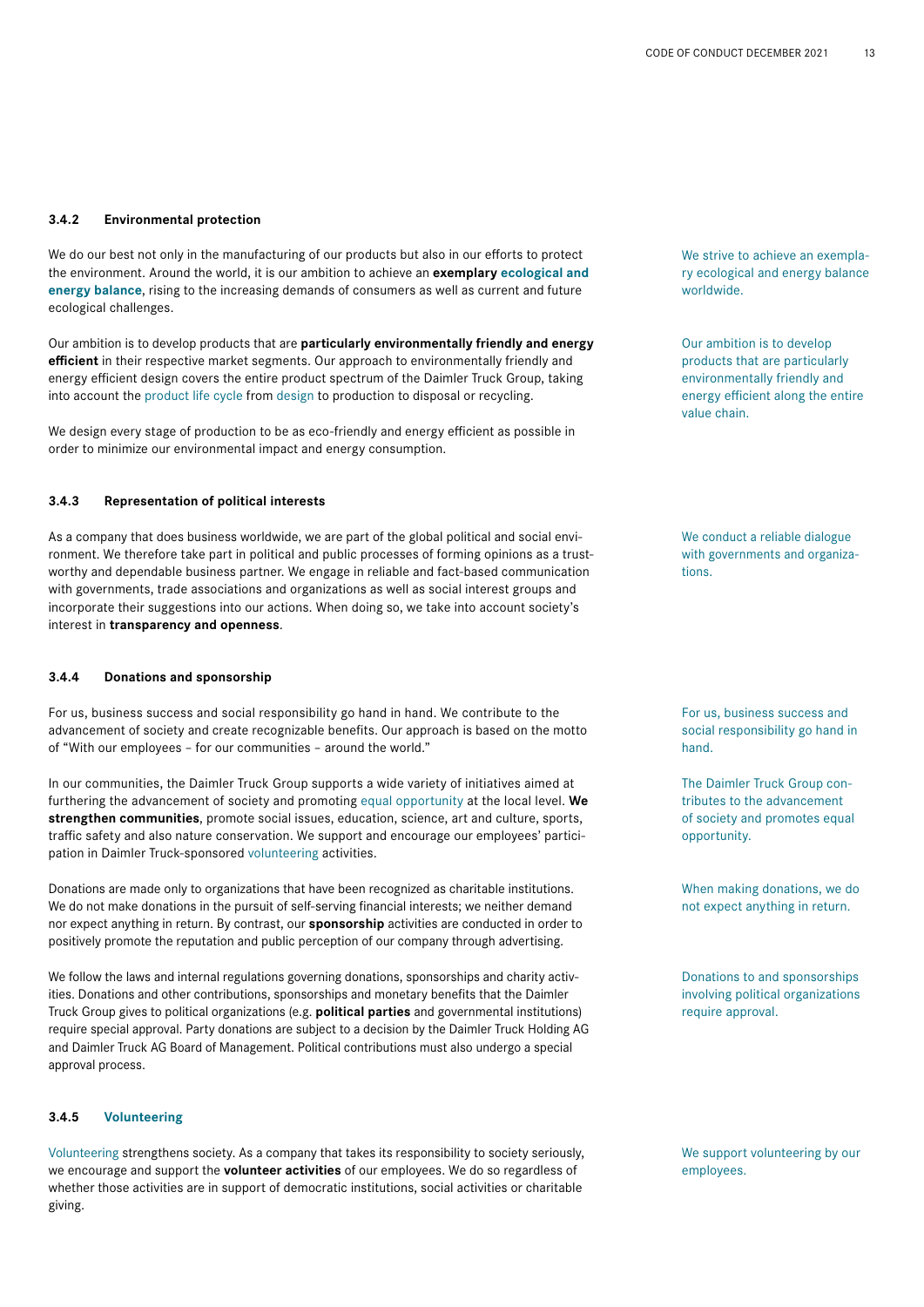# **3.5 Digitalization**

# **3.5.1 Handling data**

The digital revolution is creating new work processes, business areas and mobility concepts. Data enables innovative services that offer added value for our customers and employees. The principles of our Data Vision describe how we want to exploit future opportunities and focus on the needs of our customers and employees:

- Business Potential
- Consumer and Employee Benefit
- Data Quality
- Transparency
- Choice
- Data Security
- Data Ethics.

We create trust among our employees, business partners and customers by respecting data protection as a personal right. That is why we process and use personal data only to the extent permitted by laws, regulations, our own Data Vision principles and the data subjects themselves.

These principles extend beyond data protection. They describe the responsible and legally compliant handling of data as a whole, even if the data is not personal. Our aim is to consider data protection from the very beginning, analyze data intelligently and store, share and use it responsibly. We are **transparent** with our employees, business partners and customers about how we handle their data, and we provide them with the choice of whether and how we use their data.

Those who entrust us with data should be able to count on it being safe with us. All employees bear responsibility for protecting personal data against unauthorized access by third parties and take the measures necessary to prevent unauthorized usage.

### **3.5.2 Social media**

Social networks like Facebook, LinkedIn, Instagram and Twitter are playing an increasingly important role in public dialogue. We, too, use social networks and social media channels to communicate with our employees, business partners, customers and the public.

We are an open-minded, global organization. As described in our corporate principles, **tolerance and respect** are important for us. This also applies to protecting the privacy of our employees. We do not tolerate any hate-filled, derogatory or discriminatory posts on social media.

Examples of other unacceptable posts include those which:

- convey subversive content
- offend the dignity of other users
- threaten harmony within the company
- discredit our reputation and the reputations of our employees
- harm our relations with key stakeholders

Digitalization is creating new opportunities that we want to exploit responsibly.

We use personal data only to the extent allowed by law and permitted by data subjects.

Our employees, business partners and customers should be able to trust that their data is safe with us.

We protect the data of our employees, business partners and customers from being accessed by third parties.

Social networks are having stronger and stronger influence in shaping public dialogue.

We do not tolerate any hate-filled, derogatory or discriminatory posts on social media.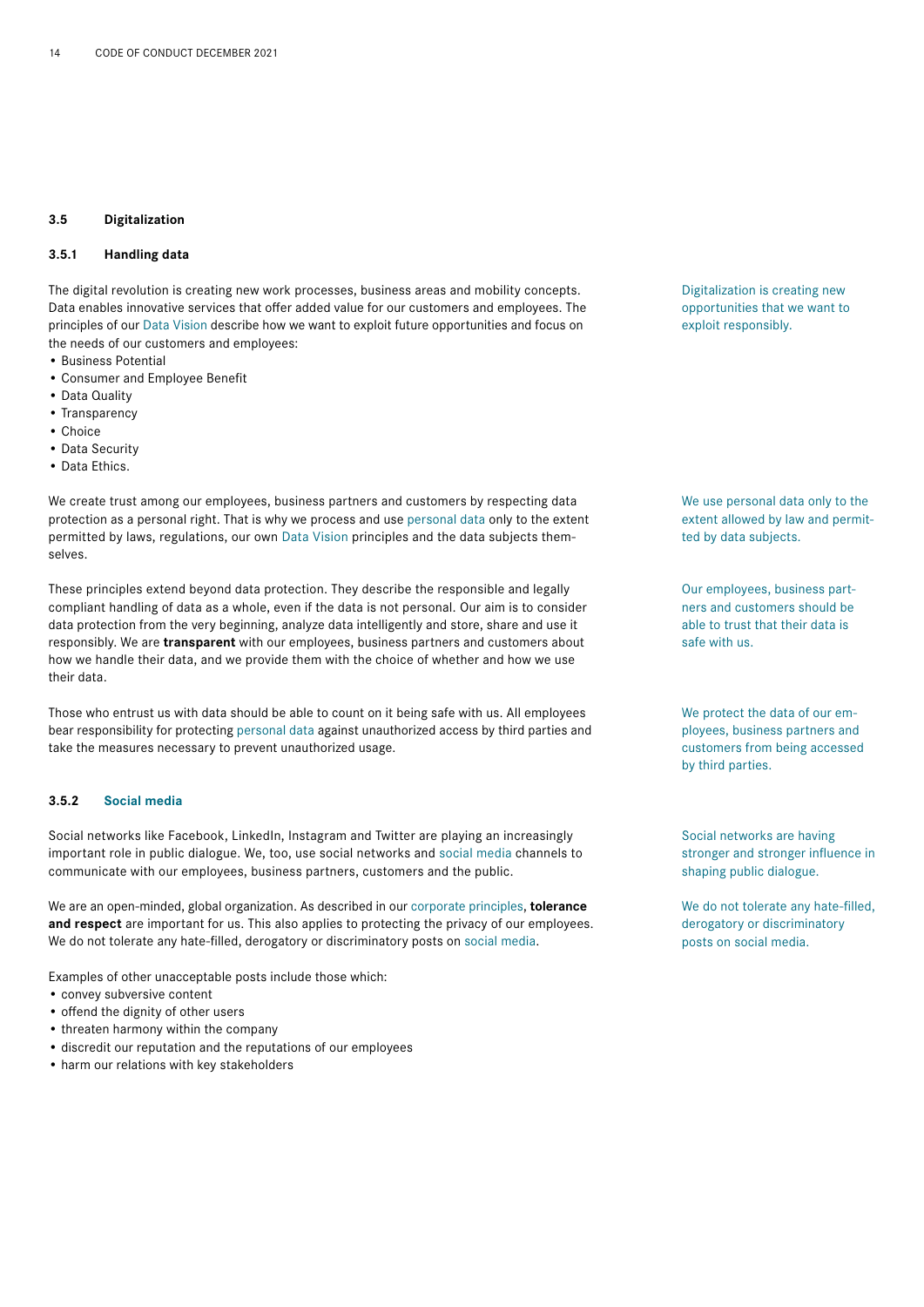# **3.5.3 Artificial intelligence**

Artificial Intelligence (AI) comprises various methods used to attempt to automate intelligent skills. The broad term "AI" is often used today in the narrow sense of the current advances in machine learning. AI has already been implemented in some of our products and processes and will have greater and greater impact on our products, working methods and employees in the future.

To sustainably leverage the opportunities afforded by artificial intelligence to our benefit, we follow our demanding AI principles. These include ethical principles for the development and use of artificial intelligence. They address responsible deployment of artificial intelligence, explainability, privacy protection as well as security and reliability.

# **4 Complying with the Code of Conduct**

# **4.1 Scope of application**

This Code of Conduct applies to all employees. All employees are required to familiarize themselves with this Code of Conduct, know it and comply with its provisions. If specific policies or other regulations have been enacted, then they are binding.

We also expect our **business partners** to know and comply with this Code of Conduct. Anyone who does not share the principles described in this Code of Conduct cannot do business with us.

### **4.2 What we expect of our managers**

Responsible conduct requires responsible managers. The Daimler Truck Group therefore expects managers at every level to fulfill their duty to **set an example** by behaving ethically, thereby giving employees guidance. Our managers are committed to excellent performance. At all times, they observe our corporate principles and behavior guidelines and the provisions of this Code of Conduct. As they do, they serve as inspirational examples to their team members.

Our managers behave with **respect** towards their staff and promote team spirit within their units. They provide their staff with the appropriate knowledge and enable them to act responsibly. Managers explain the reasons for their decisions to their staff members in order to enlist their support for objectives. Managers promote a culture of respectful interaction.

#### **4.3 Managing errors**

Part of who we are involves **learning from mistakes** as individuals and as an organization. Our approach to managing errors is therefore transparent and open, and we share our experiences in order to enable progress and innovation.

This requires shaping our corporate culture in such a way that wrong decisions are recognized, discussed and corrected. It is up to every one of us to take responsibility and create – or demand – a work environment in which employees have no concerns about speaking up about possible errors. We treat employees who disclose their mistakes with fairness and responsibility.

Artificial intelligence is used to attempt to automate intelligent skills.

All employees are required to know the content of the Code of Conduct and act accordingly.

Our business partners are also expected to follow the Code of Conduct.

The Daimler Truck Group expects its managers to set an example for others.

Managers promote a culture of respectful interaction.

As individuals and an organization, it is our desire to learn from mistakes.

Our error management culture leads to openness, fairness and trust.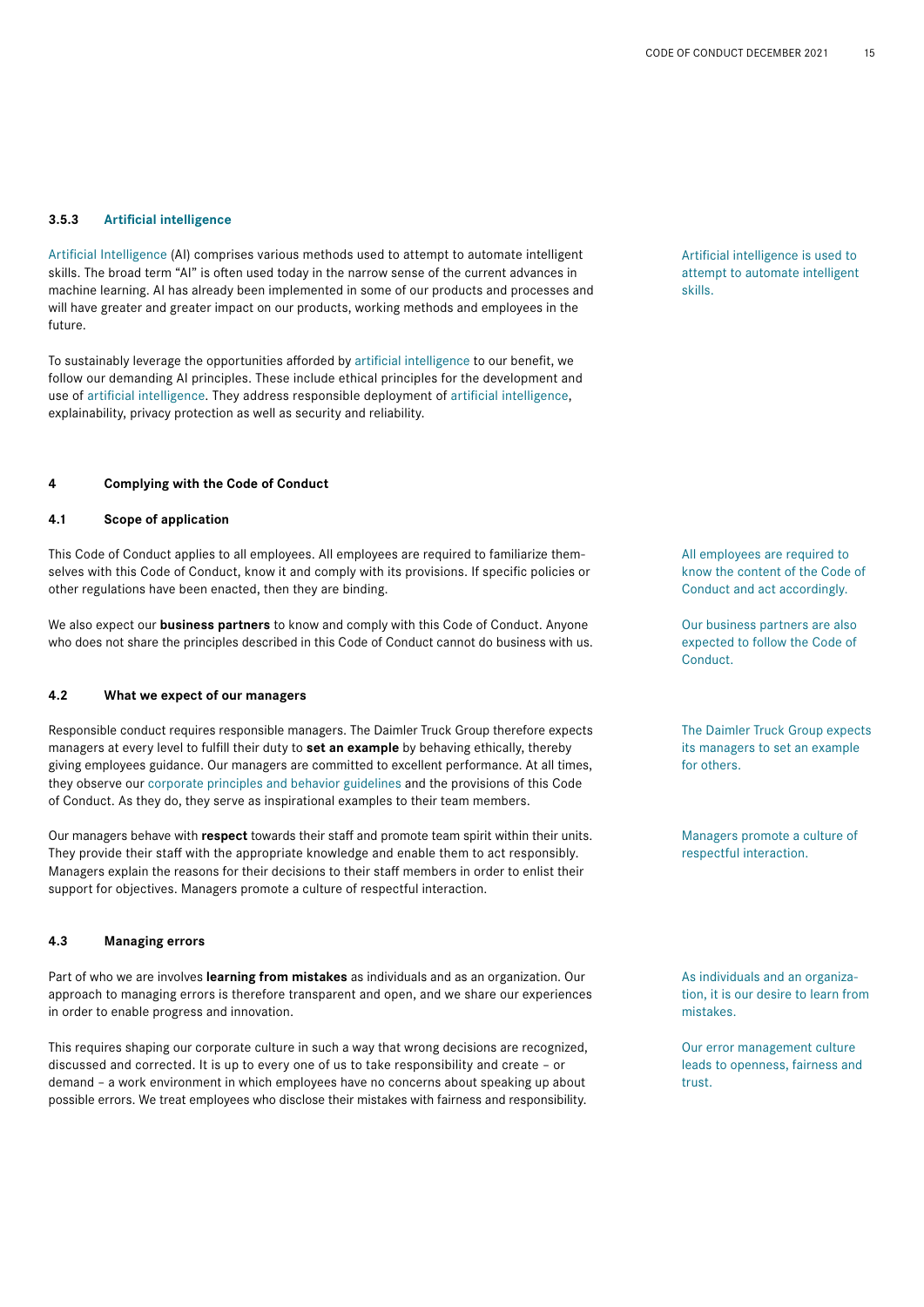# **4.4 Treatment of violations**

Violations of laws, policies and other regulations can cause **massive financial losses**, involve the risk of fines being imposed on the Daimler Truck Group and its employees, do damage to our image and reputation, result in permits not being granted and cause us to be excluded from local markets. For these reasons, violations must be detected in a timely manner in order to prevent the Daimler Truck Group and its employees from suffering harm, thereby ensuring fair treatment of one another. If we as employees observe rules or regulations being violated or have reason to suspect that a violation of a rule or regulation has been committed, we do not hesitate to address it.

The **whistleblower system BPO** (Business Practices Office) is open to all employees, business partners and third parties who wish to report violations of rules or regulations that pose a serious threat to the company and its employees. If employees wish to report violations posing a minor risk, the company has other contact points available for them to contact.

The BPO accompanies the processing of tip-offs until the case has been closed. While doing so, the BPO strives to maintain the highest possible level of **confidentiality**. Moreover, our whistleblower system places value on fairness – in dealing with both whistleblowers and employees affected by an allegation. The BPO always applies the principle of proportionality. We examine each case individually to determine what consequences are suitable, necessary and appropriate.

If you have **evidence of violations**, please contact the BPO at bpo@daimlertruck.com.

# **4.5 Support and assistance**

This Code of Conduct cannot provide specific answers to every question and situation. If you are unsure and need guidance for your daily activities at work, you can find more detailed information and points of contact as an employee on the Daimler Truck homepage and on the Social Intranet.

If we observe a violation of rules or regulations, we do not hesitate to address it.

Our whistleblower system BPO is open to all employees, business partners and third parties.

Confidentiality and fairness are the most important principles of the BPO.

Employees can find additional information about the Code of Conduct on our intranet.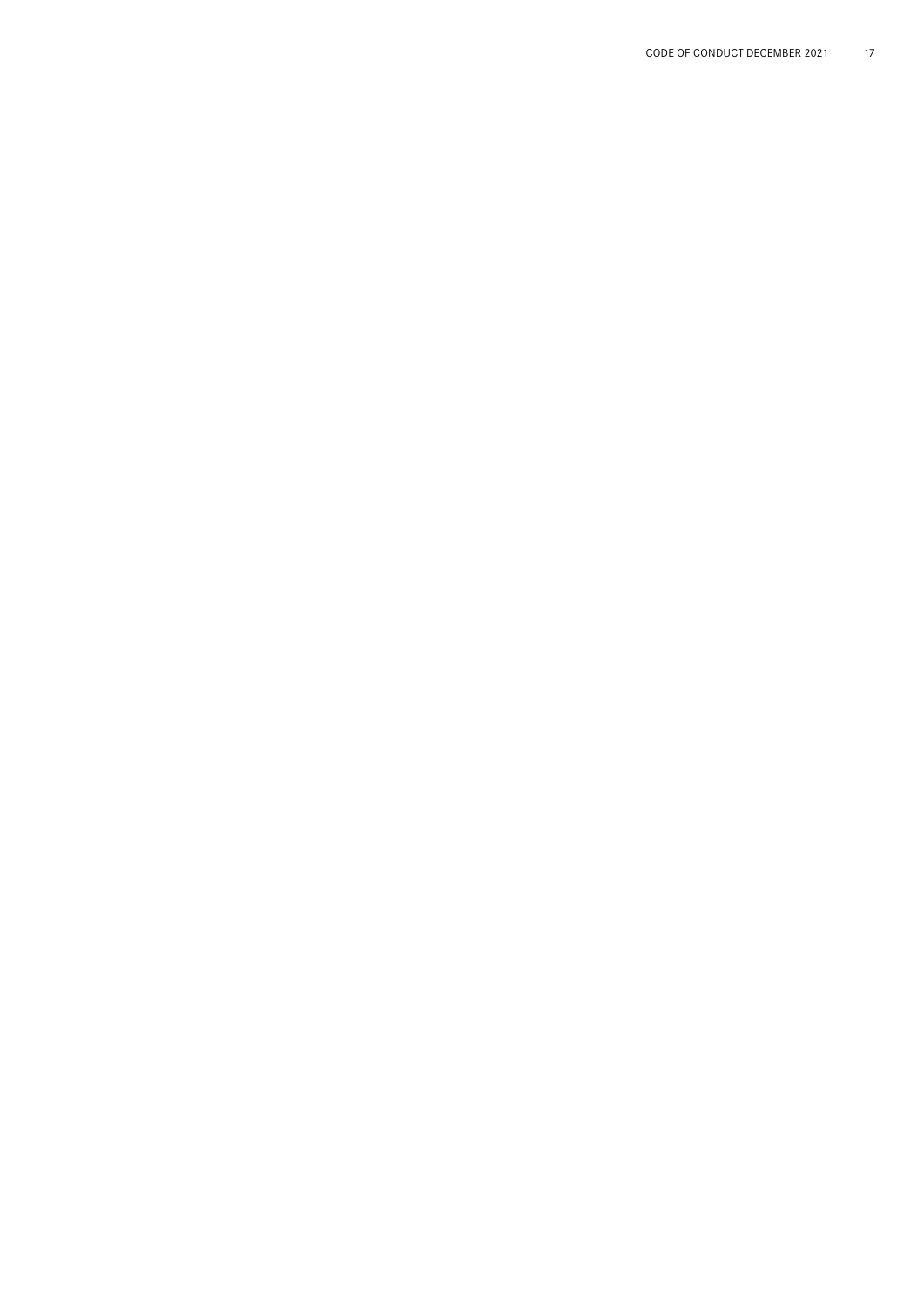# **Glossary**

| Ad hoc announcement                                                      | Public announcement by a listed company. Such announcements include insider information, i.e. information<br>related to the company which might affect stock market prices of the company's shares.                                                                                                                                                                                                                                                                                                                                                                                                                                                               |
|--------------------------------------------------------------------------|-------------------------------------------------------------------------------------------------------------------------------------------------------------------------------------------------------------------------------------------------------------------------------------------------------------------------------------------------------------------------------------------------------------------------------------------------------------------------------------------------------------------------------------------------------------------------------------------------------------------------------------------------------------------|
| <b>Supervisory Board</b>                                                 | Highest control committee at the Daimler Truck Group, whose main purpose is to supervise the executive man-<br>agement, i.e. the board of management.                                                                                                                                                                                                                                                                                                                                                                                                                                                                                                             |
| <b>Business Practices Office (BPO)</b>                                   | Whistleblower system at the Daimler Truck Group, which is open to all employees and business partners to<br>address risks and high-risk violations. High risks include offenses such as corruption, antitrust law violations and<br>money laundering.                                                                                                                                                                                                                                                                                                                                                                                                             |
| Equal opportunity                                                        | To employ, support and promote all employees according to their skills, capabilities and performance irrespec-<br>tive of gender, age, origin, religion and other personal characteristics.                                                                                                                                                                                                                                                                                                                                                                                                                                                                       |
| <b>Data Vision</b>                                                       | The aspiration of the Daimler Truck Group concerning the handling of data: "We stand for sustainable data-based<br>business models. That is why we focus on the needs of our consumers and employees and handle data responsi-<br>bly." The data vision follows seven principles: Business Potential, Consumer Benefit, Data Quality, Transparency,<br>Choice, Data Security and Data Ethics.                                                                                                                                                                                                                                                                     |
| Design                                                                   | Design registration provides protection for the appearance of a product. Any industrial or handicraft item can<br>be protected. The requirements for protection are that the design is new on the date of filing the application<br>and differs from previous designs (so-called individual character). However, the German Patent and Trade Mark<br>Office (DPMA) does not examine compliance with these requirements before the design is registered. It is only<br>examined by the civil courts in case of a dispute. The registration gives the owner the exclusive right to use the<br>design. Design protection can last for 25 years from the filing date. |
| <b>Discrimination</b>                                                    | Applying categories (such as social background, gender, skin color, religion, etc.) to create, explain and justify<br>unequal treatment without objective reason.                                                                                                                                                                                                                                                                                                                                                                                                                                                                                                 |
| Volunteering                                                             | Voluntary, uncompensated work designed to serve the public good.                                                                                                                                                                                                                                                                                                                                                                                                                                                                                                                                                                                                  |
| Embargo                                                                  | Government order prohibiting trade with a specific country.                                                                                                                                                                                                                                                                                                                                                                                                                                                                                                                                                                                                       |
| Commitment to excellence                                                 | Aspiration to create exceptional services and products in order to become a market leader in the respective<br>sector.                                                                                                                                                                                                                                                                                                                                                                                                                                                                                                                                            |
| <b>Money laundering</b>                                                  | Channeling of illegally generated funds into the legal economic cycle.                                                                                                                                                                                                                                                                                                                                                                                                                                                                                                                                                                                            |
| <b>Global Compact</b>                                                    | United Nations initiative for responsible corporate management. The Global Compact pursues the objectives of<br>an inclusive and sustainable world economy based on ten universal principles on human rights, labor stan-<br>dards, environment, anti-corruption and sustainable development goals.                                                                                                                                                                                                                                                                                                                                                               |
| Inclusion                                                                | The conscious, integrative and appreciative approach to diversity, with the objective of including and treating<br>all employees in an equal and fair manner.                                                                                                                                                                                                                                                                                                                                                                                                                                                                                                     |
| Insider trading                                                          | Stock exchange transactions where an investor uses previously unreleased relevant information that would<br>heavily affect stock prices after its publication in order to gain an advantage over other investors.                                                                                                                                                                                                                                                                                                                                                                                                                                                 |
| Integrity check                                                          | Measures to verify that potential business partners comply with the Daimler Truck Group's value standards<br>and, for example, do not engage in unfair or illegal practices.                                                                                                                                                                                                                                                                                                                                                                                                                                                                                      |
| Conflict of interests                                                    | A conflict of interests may arise whenever personal or individual financial interests collide with those of the<br>Daimler Truck Group or the business partners. If the conflict of interests cannot be resolved, the individual may<br>need to be removed from a certain office or function. Conflicts of interests may arise in connection with gifts,<br>invitations, sideline activities and shareholdings in competitor companies.                                                                                                                                                                                                                           |
| Core labor standards of the Inter-<br>national Labour Organization (ILO) | Social standards created by the International Labour Organization (ILO) within the world trade order to ensure<br>decent working conditions and worker protection.                                                                                                                                                                                                                                                                                                                                                                                                                                                                                                |
| Corruption                                                               | Abuse of an office or position in order to obtain an advantage. One common instrument of corruption is bribery.                                                                                                                                                                                                                                                                                                                                                                                                                                                                                                                                                   |
| Artificial intelligence                                                  | There is no universally consistent definition of Artificial Intelligence (AI). We have the following understanding:<br>"Artificial Intelligence includes various methods that attempt to automate intelligent skills. The broad term "Al" is<br>often used today in the narrow sense of the current advances in machine learning. "ML" is a subset of Al meth-<br>ods and is based on mathematical methods that find complex patterns in datasets. Again, a subset of machine<br>learning is deep learning. It makes it possible to find complex patterns in very large amounts of data using (deep)<br>neural networks."                                         |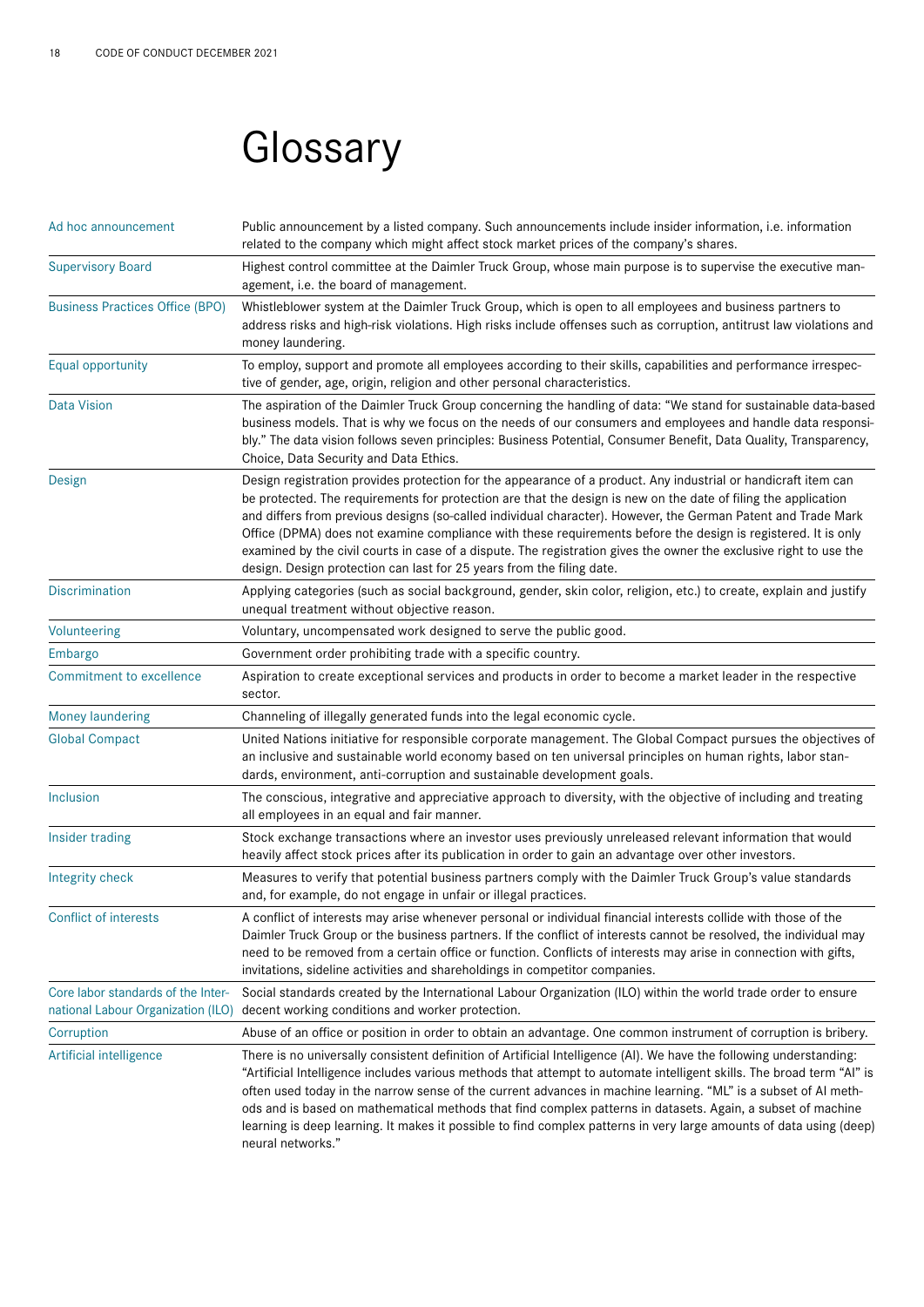| <b>United Nations Guiding Princi-</b><br>ples on Business and Human<br><b>Rights</b> | The UN Guiding Principles on Business and Human Rights are a set of international guidelines for preventing<br>human rights violations in the context of business activities. They also address the responsibility of business<br>enterprises in this context.                                                                                                                                                                                                                                                        |
|--------------------------------------------------------------------------------------|-----------------------------------------------------------------------------------------------------------------------------------------------------------------------------------------------------------------------------------------------------------------------------------------------------------------------------------------------------------------------------------------------------------------------------------------------------------------------------------------------------------------------|
| <b>Trademark</b>                                                                     | Trademarks are signs that distinguish products and services of an enterprise from those of other enterprises.<br>Words, pictures, sounds, three-dimensional shapes, colors or other signs can be registered as trademarks in<br>the Register of the DPMA (German Patent and Trade Mark Office), provided they can be represented graphically.<br>German trademarks last for ten years and can be renewed indefinitely thereafter.                                                                                     |
| <b>Bullying</b>                                                                      | Prolonged, successive and overarching animosity, victimization or discrimination hurting the affected person.                                                                                                                                                                                                                                                                                                                                                                                                         |
| Sustainability                                                                       | Both present and future-oriented operating principles aimed at reconciling economic, ecological and social<br>aspects.                                                                                                                                                                                                                                                                                                                                                                                                |
| <b>One Voice Policy</b>                                                              | Uniform principles in external communication. The aim of the One Voice Policy is to ensure a company-wide<br>consistent and coherent communication based on uniform publication principles. For this reason, employees<br>who are authorized to communicate with the media should only communicate information approved by the<br>Communications unit. This does not apply to sales-supporting means of communication media such as product<br>brochures or price lists, for which the marketing unit is responsible. |
| Patent                                                                               | Intellectual property right for innovative products, technologies and procedures. A patent guarantees its owner<br>the exclusive right to decide whether and how third parties may use the protected invention. The protection<br>period of German patents is 20 years.                                                                                                                                                                                                                                               |
| Personal data                                                                        | All information directly or indirectly related to an individual including, for example, name, address and age.                                                                                                                                                                                                                                                                                                                                                                                                        |
| Product life cycle                                                                   | All product life stages: design, production, disposal and recycling.                                                                                                                                                                                                                                                                                                                                                                                                                                                  |
| <b>Regulatory conformity</b>                                                         | Regulatory conformity in the context of product safety and conformity to technical regulations means compli-<br>ance with national and international legal requirements, technical norms and standards, the state of the art in<br>science and technology, and Daimler Truck Group guidelines, as far as they stipulate technical standards.                                                                                                                                                                          |
| <b>Reputational damage</b>                                                           | Damage to a person's or a company's public image. Actions causing reputational damage include violations<br>of laws, internal and external rules and contracts. Antitrust violations, insider trading and bribery can pose an<br>especially high risk.                                                                                                                                                                                                                                                                |
| <b>Sanction</b>                                                                      | International coercive or penalizing measures against nations. Typical sanctions are, i.a. embargoes.                                                                                                                                                                                                                                                                                                                                                                                                                 |
| Social media                                                                         | Platforms and networks where private users as well as public institutions and companies may upload their own<br>contents and posts such as photos and videos, share experiences and views, and comment on or review the<br>content of others. Some of the most popular social media platforms are Facebook, Twitter, Instagram, blogs,<br>Wikipedia and YouTube.                                                                                                                                                      |
| Speak-up culture                                                                     | Corporate culture where uncertainties and potential risks can be reported to the appropriate contact. This is to<br>encourage each individual to freely voice their opinion and criticism.                                                                                                                                                                                                                                                                                                                            |
| Ecological and energy balance                                                        | Ratio of energy consumption to energy use, especially in terms of impact on the environment.                                                                                                                                                                                                                                                                                                                                                                                                                          |
| Undue influencing                                                                    | Exertion of influence on a person by means of rewards, such as donations or non-cash gifts.                                                                                                                                                                                                                                                                                                                                                                                                                           |
| ior guidelines                                                                       | Corporate principles and behav- Corporate principles are basic guidelines based on our corporate values that describe our self-image. They guide<br>the employees in their day-to-day operations and are to be shared and lived by all employees.                                                                                                                                                                                                                                                                     |
|                                                                                      | Behavior guidelines are specific rules that are binding for all employees. They are in keeping with the corporate<br>values, corporate principles and the mandatory internal and external guidelines.                                                                                                                                                                                                                                                                                                                 |
| Wastefulness                                                                         | Careless, excessive use of (corporate) resources.                                                                                                                                                                                                                                                                                                                                                                                                                                                                     |
| <b>Diversity</b>                                                                     | Individual differences within a group of people like gender, age, origin, sexual orientation and other characteris-<br>tics.                                                                                                                                                                                                                                                                                                                                                                                          |
| Other contact points                                                                 | To report violations of low risk, employees can contact, for example, their managers, the responsible human<br>resource department, corporate security or the works council.                                                                                                                                                                                                                                                                                                                                          |